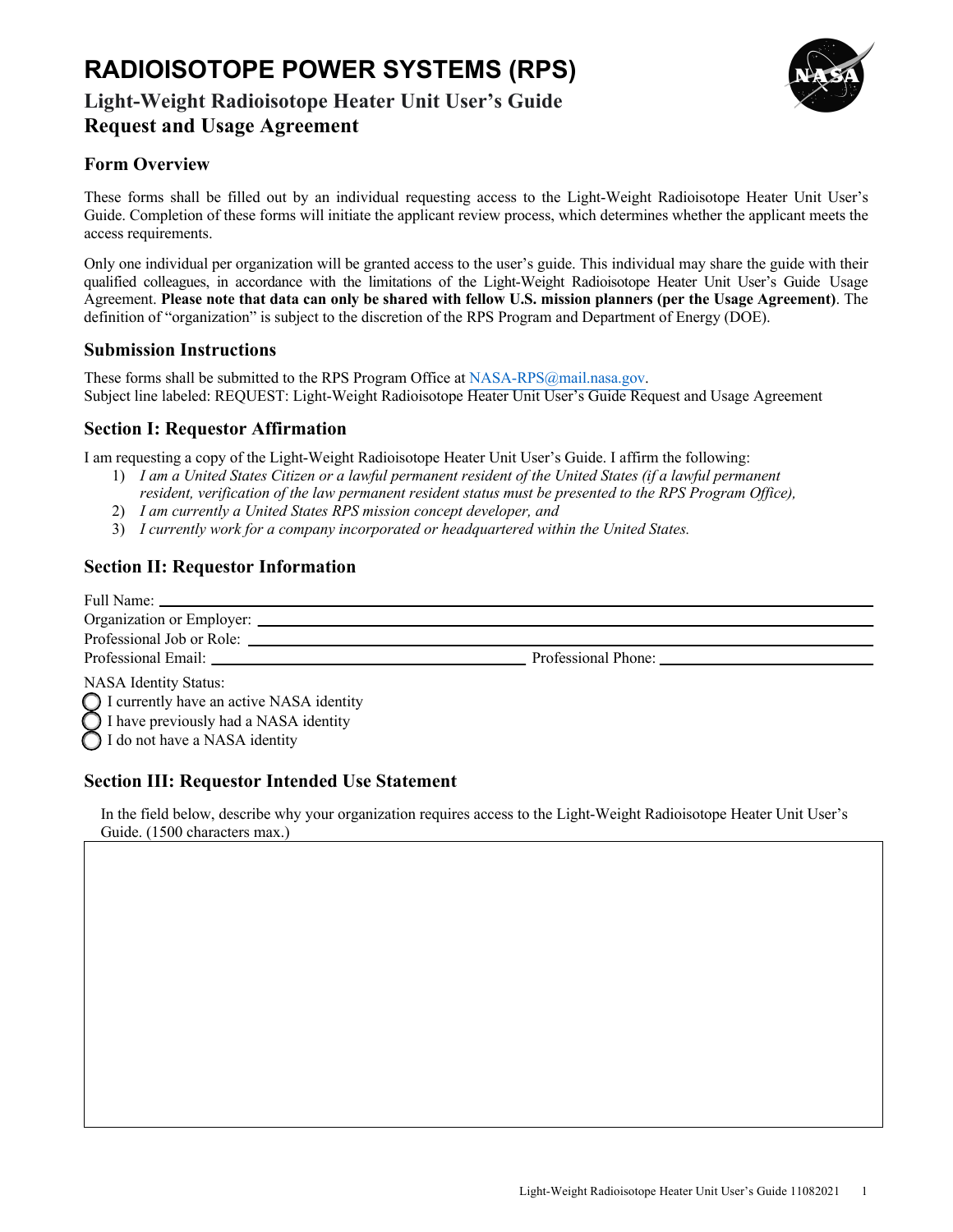# **RADIOISOTOPE POWER SYSTEMS (RPS)**

# **Light-Weight Radioisotope Heater Unit User's Guide Request and Usage Agreement**



### **Section IV: Requestor Signature**

|                                                                                              | , am requesting the Light-Weight Radioisotope Heater Unit User's Guide |
|----------------------------------------------------------------------------------------------|------------------------------------------------------------------------|
| on behalf of                                                                                 | (Name of Organization). In requesting this technical data, I           |
| certify that the data provided in the above application is true to the best of my knowledge. |                                                                        |

 I agree to be my organization's Point of Contact for the Light-Weight Radioisotope Heater Unit User's Guide and understand that requests from others in my organization will be redirected from the RPS Program Office to me.

| Signature:                    | )ate: |  |
|-------------------------------|-------|--|
| (Digital signature required.) |       |  |

# **RPS Light-Weight Radioisotope Heater Unit User's Guide Usage Agreement**

 The National Aeronautics and Space Administration (NASA) Radioisotope Power Systems (RPS) Program, in partnership with the Office of Space and Defense Power Systems at the Department of Energy (DOE), is offering mission concept developers the opportunity to access the Light-Weight Radioisotope Heater Unit User's Guide. The objectives of this technical data are to support potential implementation of Light-Weight Radioisotope Heater Units in mission concepts.

Some data being provided has been determined to be export controlled.

|               | , am requesting the Light-Weight Radioisotope Heater Unit User's Guide |
|---------------|------------------------------------------------------------------------|
| on behalf of  | (Name of Organization). In requesting this technical data, I           |
| certify that: |                                                                        |

- 1) *I am a United States Citizen or a lawful permanent resident of the United States and that I and my organization/company have a need for the above-mentioned technical data (if a lawful permanent resident, verification of the law permanent resident status must be presented to the RPS Program Office),*
- 2) *I work for an organization/company that is incorporated to do business in the United States, and*
- 3) *I and my organization/company agree to abide by the following ITAR or EAR statements:*

#### **"International Traffic in Arms Regulations (ITAR) Notice"**

 This document contains information which falls under the purview of the U.S. Munitions List (USML) as defined in the International Traffic in Arms Regulations (ITAR), 22 CFR §120-130, and is export-controlled. It shall not be transferred to foreign persons in the U.S. or abroad without specific approval of a knowledgeable NASA export control official, and/or unless an export license or license exemption is obtained/available from the Directorate of Defense Trade Controls, United States Department of State. Violations of these regulations are punishable by fine, imprisonment, or both.

#### **"Export Administration Regulations (EAR) Notice"**

 This document contains information within the purview of the Export Administration Regulations (EAR), 15 CFR §730-774, and is export-controlled. It may not be transferred to foreign persons in the U.S. or abroad without specific approval of a knowledgeable export control official, and/or unless an export license or license exception is obtained/available from the Bureau of Industry and Security, United States Department of Commerce. Violations of these regulations are punishable by fine, imprisonment, or both.

| Signature:                    | Date: |
|-------------------------------|-------|
| (Digital signature required.) |       |